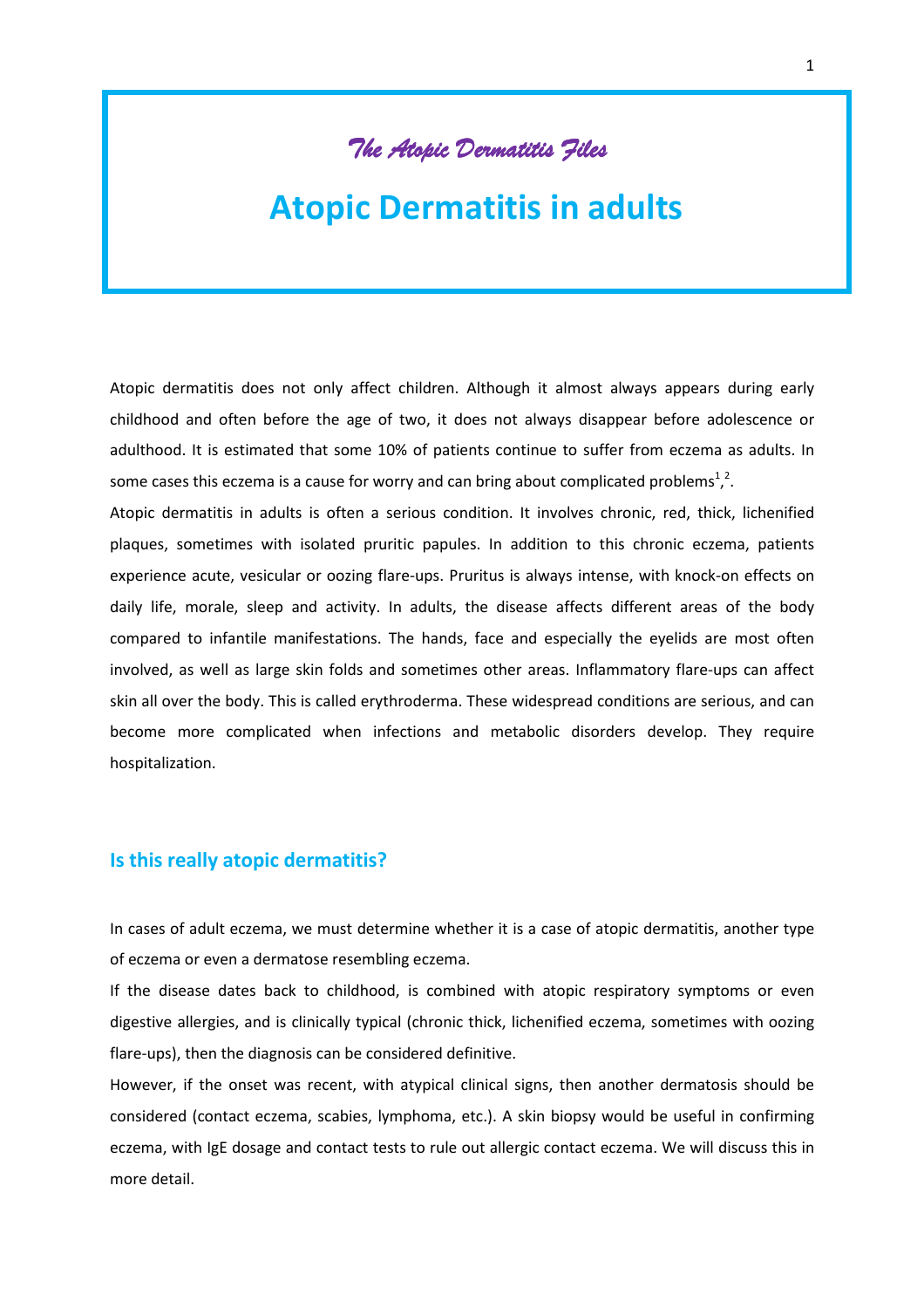#### **Irritants**

Atopic skin is particularly sensitive, and seemingly ordinary stimuli can trigger itching and eczema flare-ups. This is the case with irritants, i.e. certain cleansing or skin care products like ordinary soaps or disinfectants. It is recommended to use only products made for atopic, dry or sensitive skin, and to test skin tolerance yourself. You can do this by using the product in one small area at first. There are also individual variations that cannot be anticipated.

Careful selection of clothing, detergents and additives is essential. Wool turtleneck sweaters are classic itch-starters. Using softeners is recommended, as well as thoroughly rinsing clothes after washing.

#### **Contact allergies**

When atopic dermatitis does not react favourably to treatment, any additional allergic contact eczema should be investigated.

This is a difficult diagnosis, since contact eczema can go unnoticed in patients with chronic eczema. It is, however, a cost-effective diagnosis, since eliminating the root of the contact allergy improves the eczema.

The main causes of allergic contact eczema are:

- Nickel contained in costume jewellery, glasses frames; cell phones in particular;
- Preservatives, (especially isothiazolinones) wipes, cosmetics, cleansing products;
- More rarely, other cosmetic ingredients such as fragrances or some sun filters;
- Essential oils found in some cosmetics described as "organic", which is certainly no guarantee of hypoallergenicity;
- Clothing, in rare cases;
- Shoes (chrome-tanned leather, glues).
- Even topical corticosteroids can be allergenic, and this is a particularly misleading type of allergy.

When a contact allergy is suspected, patch tests should be performed. A positive patch test will identify the substance responsible for allergic contact eczema, without fail. But asking questions, eliminating and then reintroducing the substance can also prove quite successful.

#### **Infections**

Atopic dermatitis maintains a specific link with the microbes that colonize the skin, which is called the microbiota. Oozing eczema causes a rupture in the normal balance between harmless bacteria (commensal) and pathogenic bacteria.

Golden staph bacteria cause infections and are also linked to inflammatory flare-ups, even if there is no clinical secondary infection. Anti-infection measures are thus often indicated.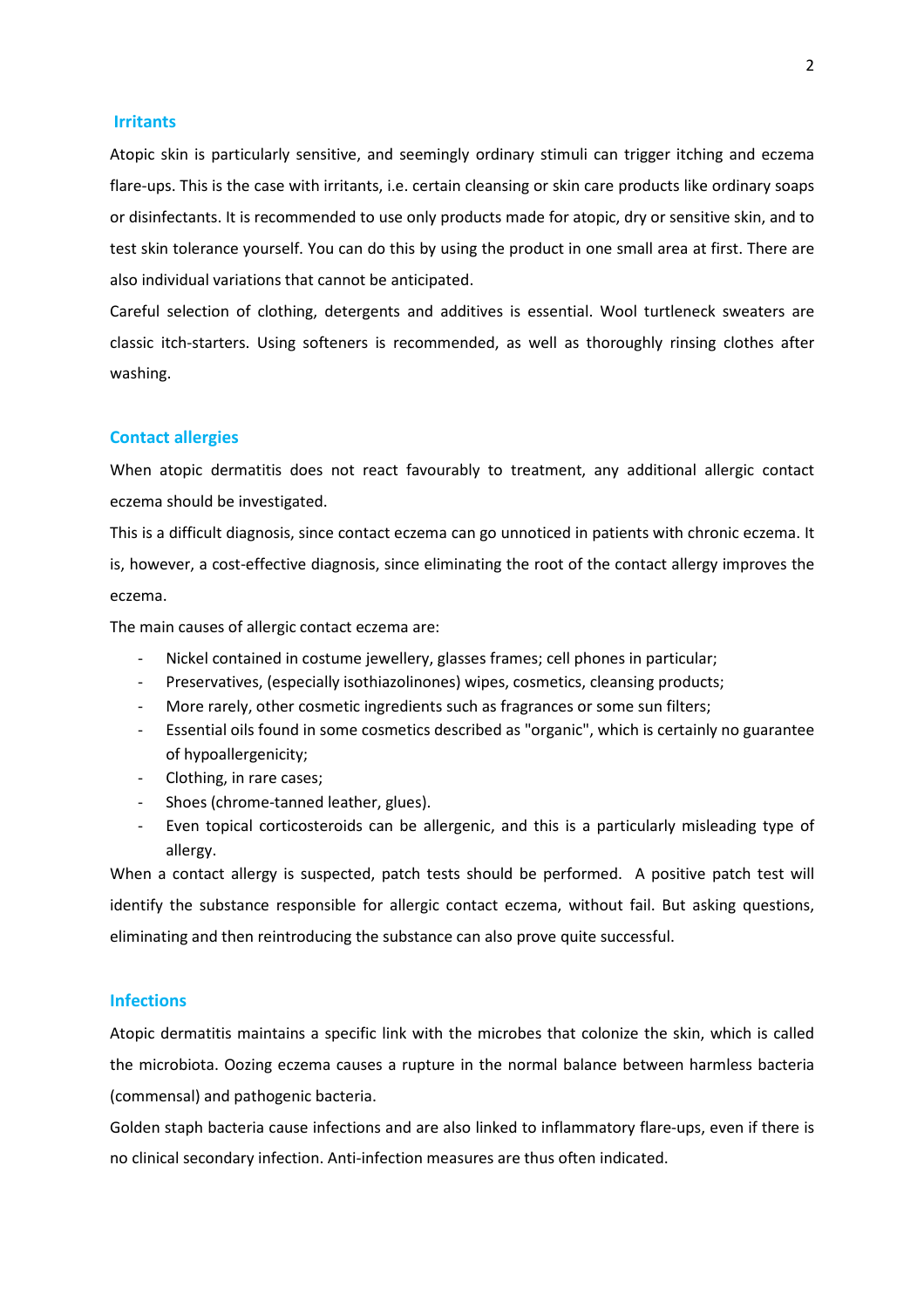Herpes virus infection is often especially severe in persons with atopy, forming pustules and sometimes leaving varicelliform or even varioliform scars.

#### **A special case: "head and neck" dermatitis.**

In adults with atopy, we have singled out a specific form of eczema, which exclusively or primarily affects the face and neck.

In cases of "head and neck" atopic dermatitis, you must search for photosensitivity, which is rare in atopic dermatitis (on the contrary, the sun is often beneficial) but which occurs at times: photosensitization induced by certain medicines (anti-histamines) is also something to watch out for. You can also search for an infection by a yeast such as Malassezia, and implement an anti-fungal treatment if necessary.

# **Has the treatment been completed correctly?**

We know that the standard atopic dermatitis treatment includes:

- gentle cleansing methods
- a daily emollient treatment, of considerable importance (a pleasant-to-use moisturizing cream with well-known ingredients and proven efficacy)
- a topical anti-inflammatory treatment (topical corticosteroids and sometimes tacrolimus) during flare-ups and to prevent flare-ups when necessary.

This local treatment is not easy to understand or apply, and prescriptions must be accompanied by oral and written informative and educational methods.

This "standard" treatment is highly effective, once it is well received, understood and carried out. In cases of treatment-resistant atopic dermatitis, caregivers must ensure that the treatment has been followed correctly before making changes or switching to "heavy" therapy.

There are many pitfalls, mainly a poor understanding of the benefit of topical corticosteroids. One must therefore ensure that the patient is correctly applying the necessary quantities (e.g. up to 100 g per month of a potent topical corticosteroid for an adult in flare-up phase) and gradually reducing dosage to maintain good results with low topical corticosteroid use. It is difficult to provide more precise details, since this depends on the patient, surface affected and clinical condition. Obtaining a good clinical result and low anti-inflammatory consumption is of utmost importance. Using an effective, well-tolerated and pleasant-to-use emollient daily, in generous quantities, is an invaluable way of achieving this.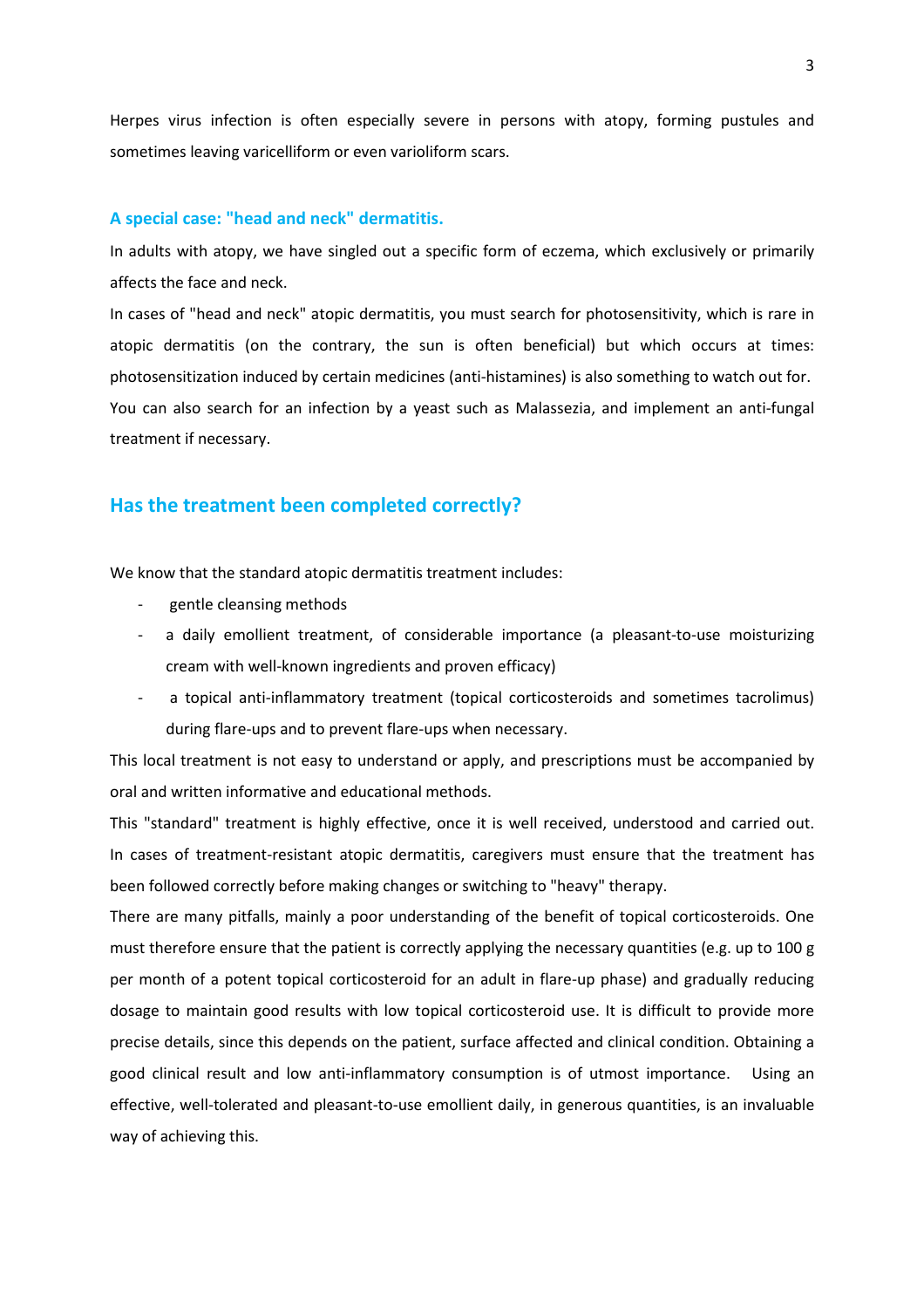Practical demonstrations, or even therapeutic education sessions during Atopy workshops are especially useful. In this way, a short hospital stay or even a one-day admission can completely transform AD development. Patients can learn skin care techniques, for example, when products must be applied under occlusion (plastic films) in cases of thick lesions.

## **Is the situation serious enough to merit systemic treatment?**

Despite everything, there are cases and situations where treatment is not enough and more is required (SCORAD remains high, eczema has devastating effects on morale and daily activities)<sup>3</sup>.

#### **Phototherapy**

In cases such as these, phototherapies<sup>4</sup> are often proposed. The concept of phototherapy is to expose patients to ultraviolet rays that have an anti-inflammatory effect on the skin, in addition to their well-known pigmenting action. In atopic dermatitis, UVB or a combination of UVA and UVB rays are used, instead of standard PUVAtherapy. A first series of about twenty sessions over a 6-8-week period yields good results, and sessions can then be spaced out. These phototherapies practiced by specialized dermatologists are certainly not to be confused with tanning beds, which are not recommended.

#### **Systemic medicinal treatments**

Oral corticosteroids and immunosuppressants have good efficacy against atopic dermatitis. However, when used for long periods, these medicines can trigger side effects more severe than the disease itself.

**Oral corticosteroids,** are generally firmly contraindicated in atopic dermatitis, since side effects and cortico-dependency are inevitable. Moreover, the immediate results obtained with strong local corticotherapy can be just as good.

**Ciclosporin** can be indicated in rare cases of particularly severe AD. The usual dose is about 2 to 3 mg/kg/d<sup>5</sup>. Blood pressure and renal function should be monitored closely, as well as normal laboratory values. The treatment can only be prescribed for a few months, and caregivers should be prepared to manage the "after-ciclosporin" effects by assiduously recommencing standard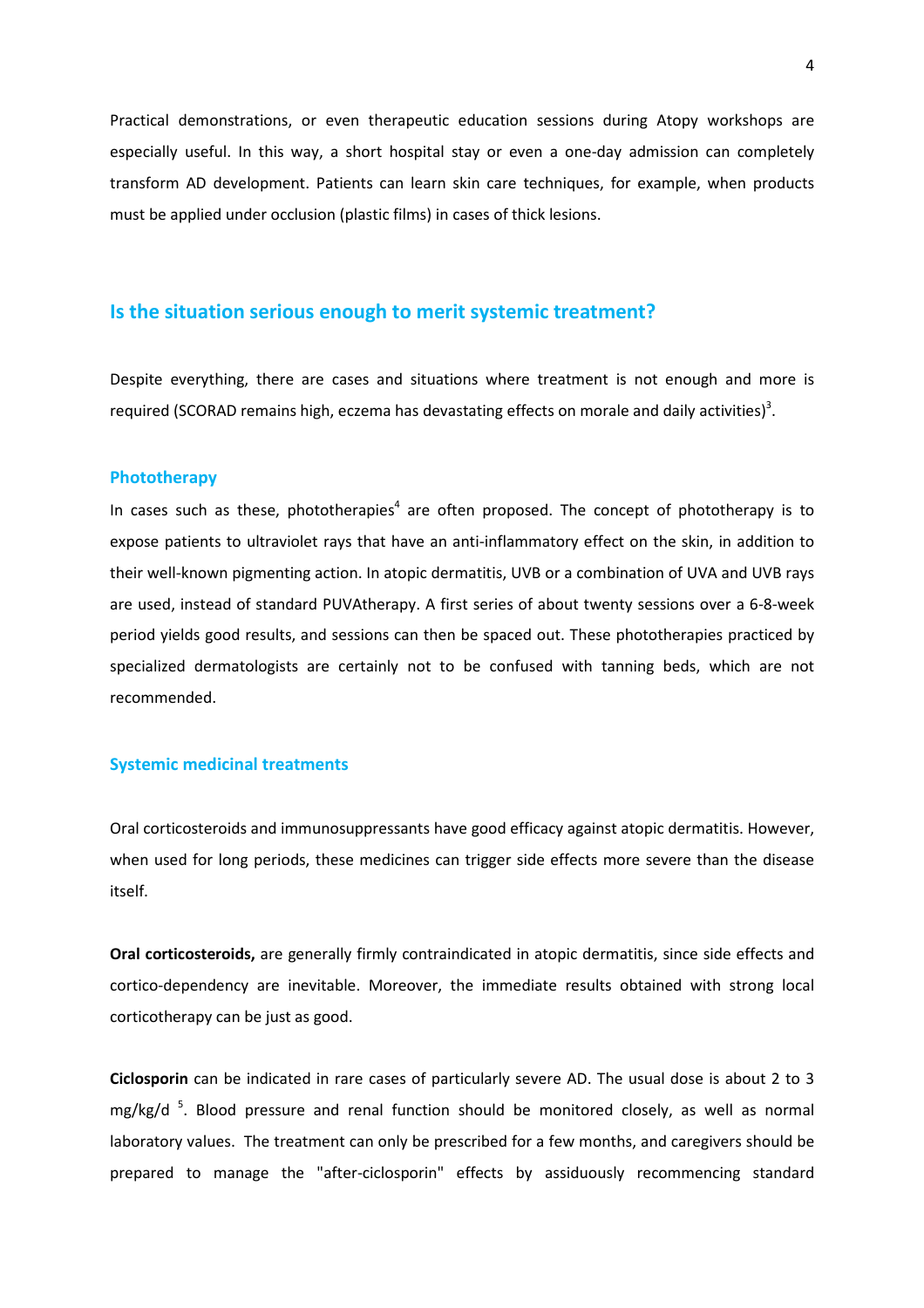treatment. Ciclosporin is thus useful for getting patients through a "rough patch", but is unfortunately not a definitive AD cure. Such a cure is yet to be achieved.

**Some prescribers prefer methotrexate**<sup>6</sup> over ciclosporin for their patients. The standard dose is 15 mg per week, orally or parenterally. Monitoring focuses mainly on hepatic function. This is another case where a few months of treatment can be administered to get through a severe flare-up, before returning to standard treatment.

**Other immunosuppressants,** such as azathioprine, can be used. However, experience with this therapy is much more limited.

### **Cutting-edge research**

It is evident that AD treatment, especially for severe cases in adults, needs to be improved. For this reason, scientists continue their research, in the hope of finding safe, more effective new treatments in the near future.

It was recently proven that a monoclonal antibody targeting interleukins 4 and 13, major atopic inflammation mediators, was able to calm  $AD^7$ , as well as some types of asthma. But this is no "miracle" treatment; it appears to be another method of easing severe flare-up symptoms.

# **Illustrations**

Figure 1: The eyelids are often affected in adult AD. This is an area where special care should be taken in using topical corticosteroids. Ophthalmological monitoring is required. Even so, complications are very rare.

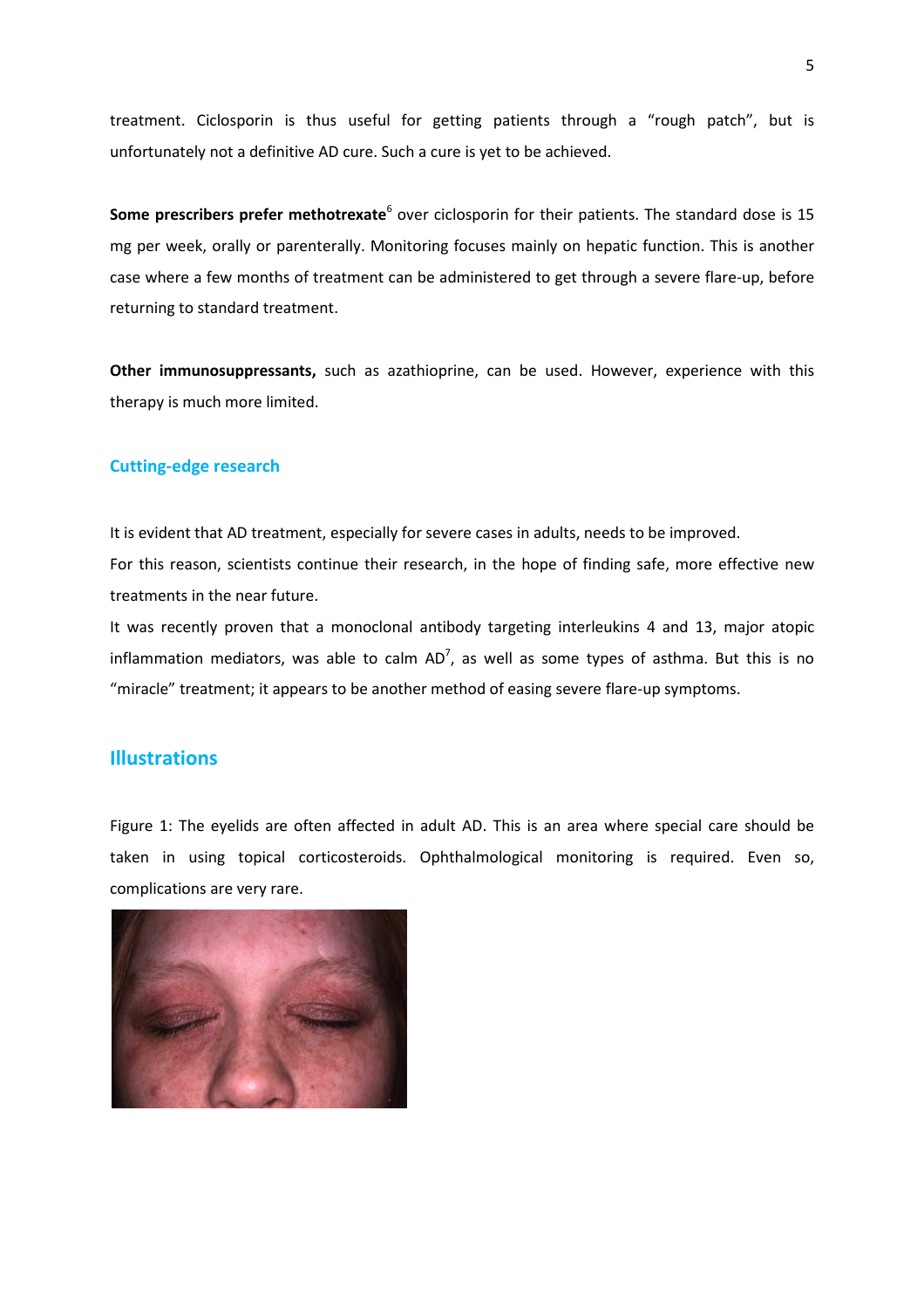Figure 2. Atopic dermatitis of the face, with significant cheilitis.



Figure 3: Lichenified, cracked chronic eczematous skin in an elderly man who abandoned all treatment, mainly for psychological reasons.



Figure 4: Typical chronic eczema with criss-cross lichenification and oozing acute flare-up, with a possible secondary infection.



Figure 5: Typical appearance of chronic eczema.